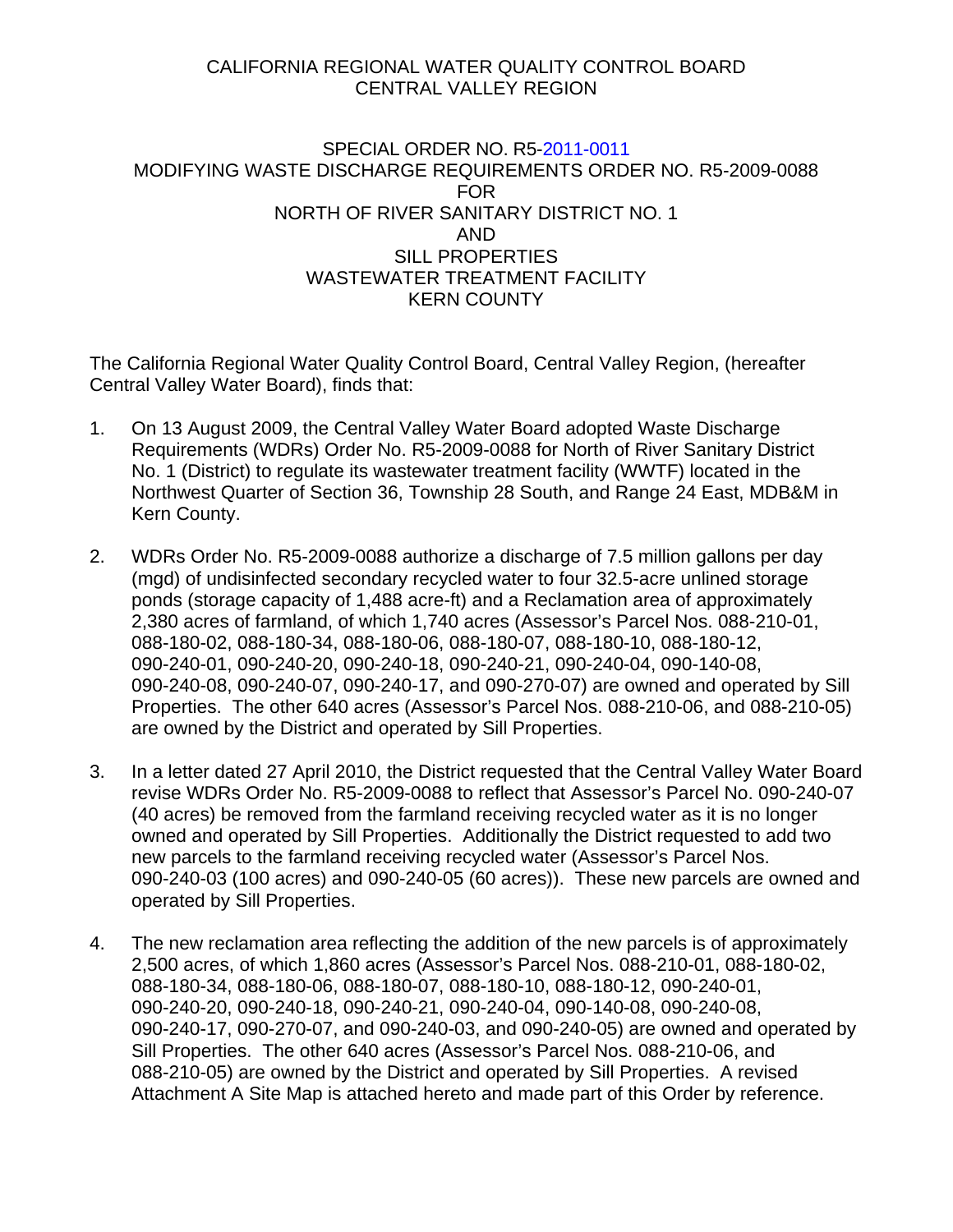- 5. The District adopted an Initial Study and Negative Declaration on 18 October 1989, in accordance with the California Environmental Quality Act (CEQA), for the expansion of its WWTF to a capacity of 12 mgd. According to the Negative Declaration, treated wastewater will be used for reclamation on farmland owned by the District, Sill Properties, and possibly other local farmers. Additionally, the Negative Declaration documents the District's expressed interest in purchasing additional land for expansion of the reclamation area.
- 6. The Central Valley Water Board, as a responsible agency under CEQA regulations at section 15381 of Title 14 of the California Code of Regulations, has reviewed the Initial Study and Negative Declaration and included effluent limits, discharge specifications, groundwater limits, and other provisions and requirements in WDRs Order No. R5-2009- 0088 that will be protective of water quality. There is nothing unique or different about the parcels being added to the 2,340 acres that will continue to receive recycled water or the 40 acres that are being removed from the reclamation area; thus, the addition and removal of parcels under this Special Order will have an insignificant impact on water quality, particularly because the reclamation area will be slightly larger and the loading rates to the reclamation areas will be less.
- 7. The California Department of Public Health (DPH) requires recyclers of treated municipal wastewater to submit an engineering report detailing the use of recycled water, contingency plans, and safeguards, pursuant to section 60323 of Title 22 of the California Code of Regulations.
- 8. WDRs Order No. R5-2009-0088 includes Provision H.27 requiring the District to submit a Title 22 Engineering Report approved by DPH. A Title 22 Engineering Report dated February 2010 was prepared and submitted to DPH by AECOM on behalf of the District. By letter dated 27 September 2010, DPH notified the Central Valley Water Board that the Title 22 Engineering Report was incomplete. The District needs to update its Title 22 Engineering Report and must address the new parcels with the update.
- 9. All comments pertaining to the discharge were heard and considered in a public meeting.

**IT IS HEREBY ORDERED** that pursuant to California Water Code Sections 13263 and 13377, WDRs Order No R5-2009-0088 is amended as follows:

- 1. Finding No. 8 is revised to reflect the correct reclamation area and Assessor's Parcel Numbers as described in Finding No. 4 of this Order.
- 2. Wastewater shall not be applied to the newly incorporated parcels until the Discharger provides written documentation that the California Department of Public Health has approved the Title 22 Engineering Report for the reclamation area, including the new parcels.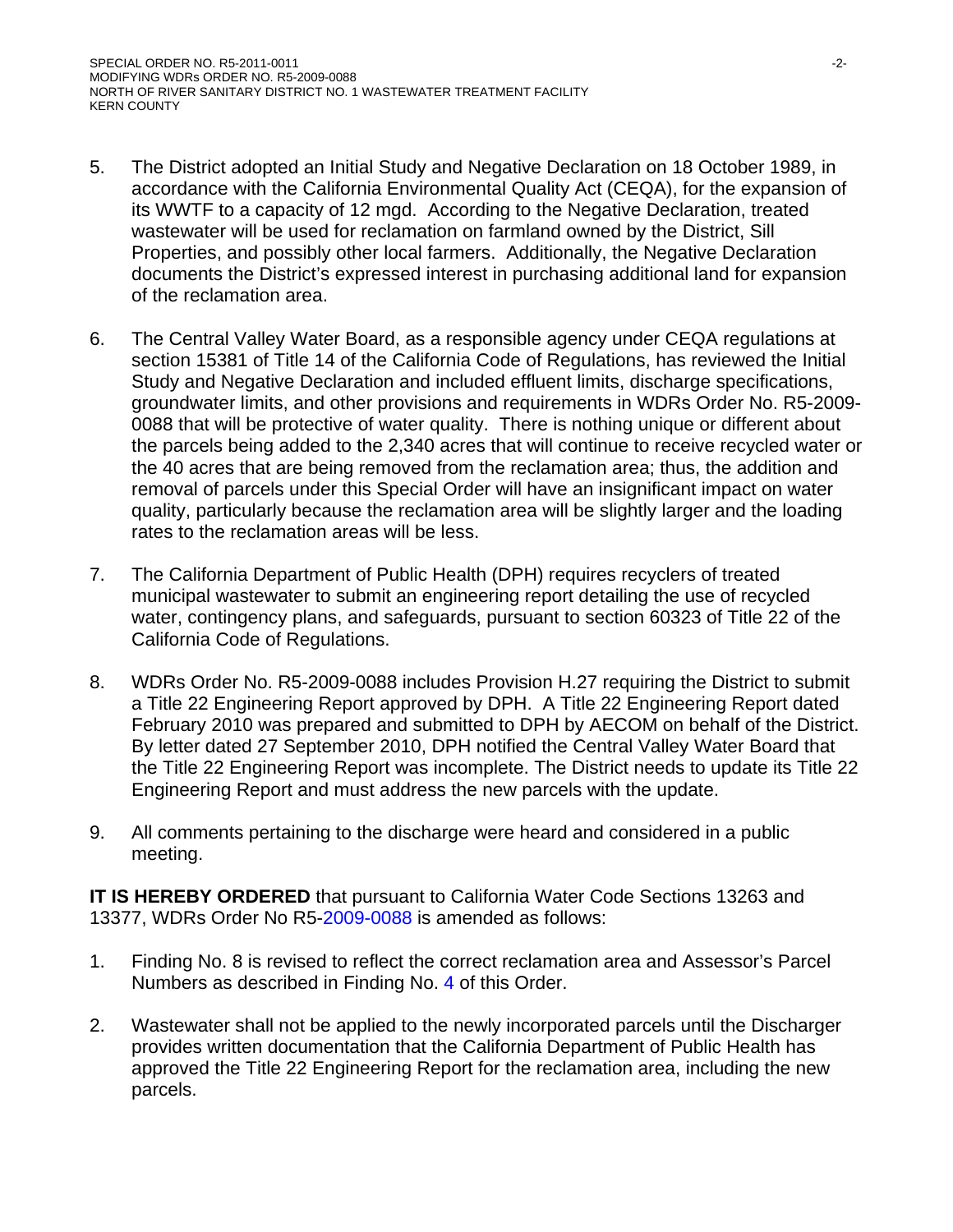3. A revised Attachment A Site Map is attached and made part of this Order by reference.

I, PAMELA C. CREEDON, Executive Officer, do hereby certify the foregoing is a full, true, and correct copy of an Order adopted by the California Regional Water Quality Control Board, Central Valley Region, on 3 February 2011.

> \_\_\_\_\_\_\_\_\_\_\_\_\_\_\_\_\_\_\_\_\_\_\_\_\_\_\_\_\_\_\_\_\_\_\_\_\_\_\_\_\_ PAMELA C. CREEDON, Executive Officer

**Order Attachments:** A Site Location Map

DMS/WDH: 12/2/2010